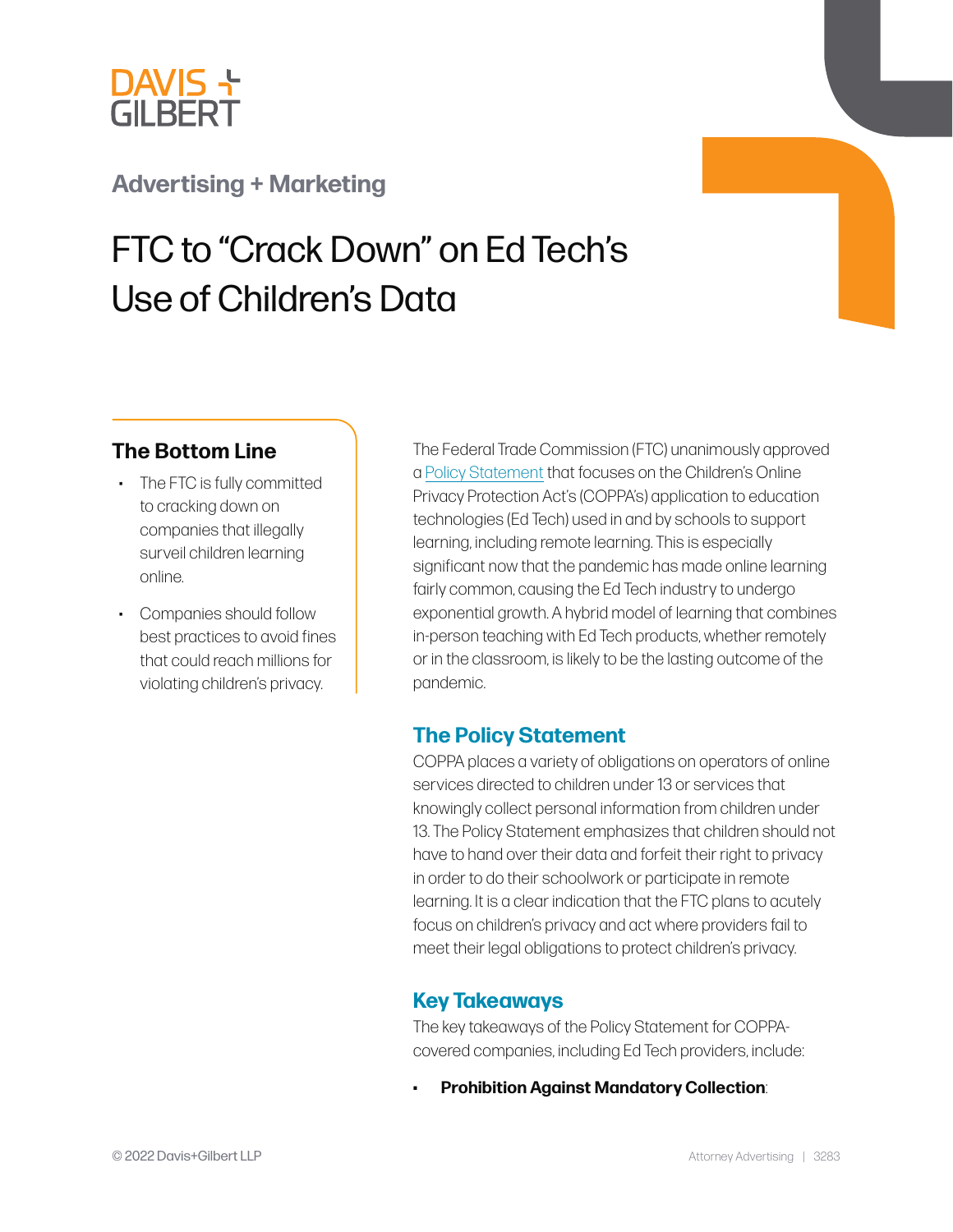

Companies must not condition participation in any activity on a child disclosing more information than is reasonably necessary for the child to participate in that activity. In other words, students must not be required to submit to unnecessary data collection in order to do their schoolwork.

- **Use Prohibitions**: Companies are strictly limited in how they can use the personal information they collect from children. For example, Ed Tech operators that collect personal information pursuant to school authorization may use such information only to provide the requested online education service. Companies are prohibited from using the information for any other commercial purpose including marketing or advertising.
- **Retention Prohibitions**: Companies must not retain personal information collected from a child longer than reasonably necessary to fulfill the purpose for which it was collected.
- **Security Requirements**: Companies must have procedures to maintain the confidentiality, security and integrity of children's personal information. Even in the absence of a data security breach, Ed Tech providers can be liable for violating COPPA if they lack reasonable security.

## **COPPA Enforcement**

The FTC is clearly putting the responsibility for COPPA compliance on COPPA-covered businesses and not on schools or parents. The Policy Statement does not fundamentally change companies' existing obligations under COPPA or other laws, but indicates that children's privacy will be a top priority. Companies that fail to follow COPPA could face civil penalties of up to \$43,280 per violation, as well as limitations on their business practices. In recent years, the FTC and state agencies have been stepping up their enforcement of COPPA. Since COPPA became law, fines for violating children's privacy online have become greater and greater. The rise of multi-million dollar COPPA settlements indicates that the government is willing to place pressure on companies in order to force them to protect children's privacy.

## **Best Practices for Ed Tech Companies Regarding the Collection of Children's Data**

Ed Tech providers and other companies involved in this industry should carefully review their data practices and fully understand the limits on the collection and use of children's data. This includes the following:

• Have a clear privacy policy that explains your data collection practices for users under 13.